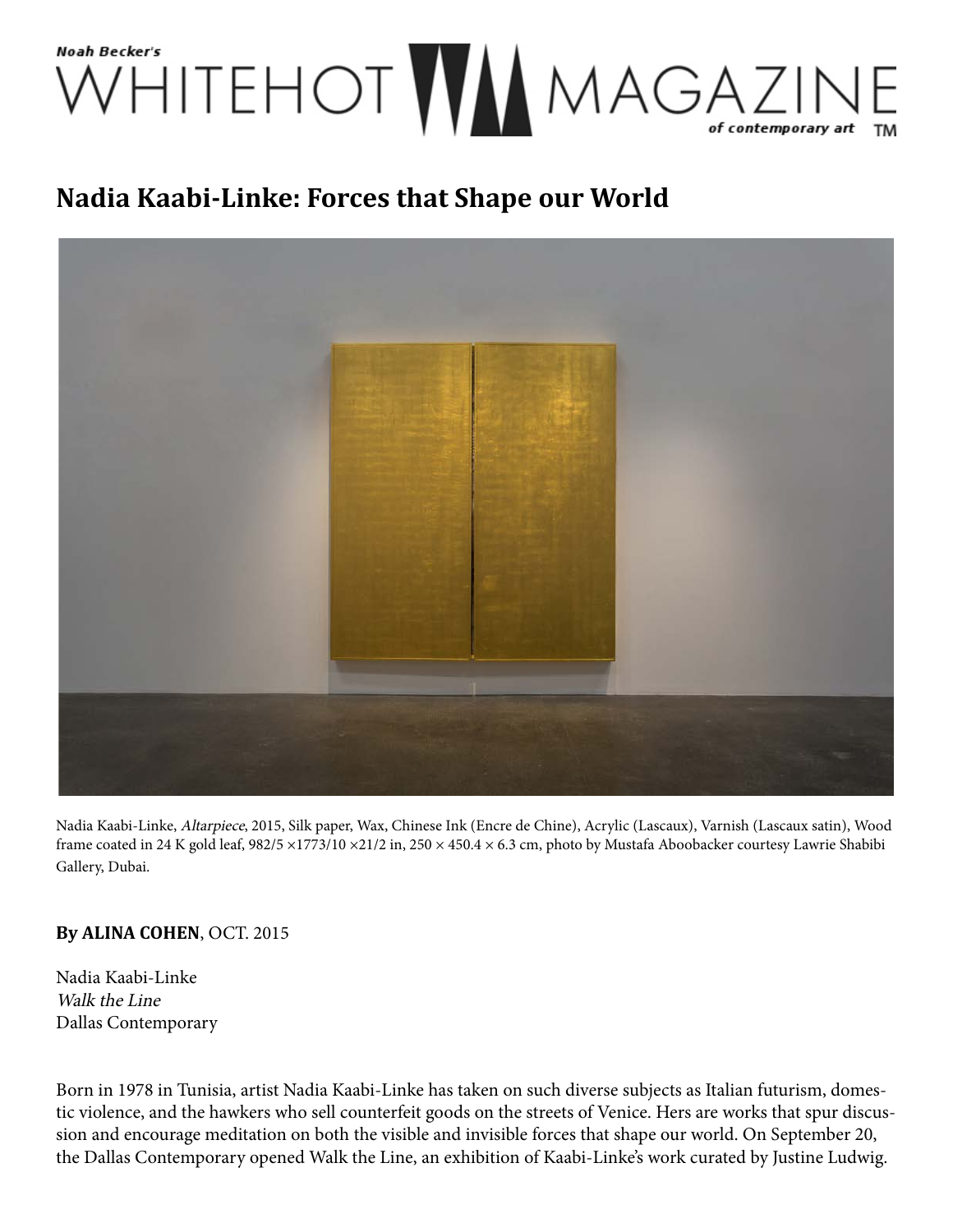Ludwig was first struck by Kaabi-Linke's Flying Carpets, for which the artist won the Abraaj Capital Art Prize. "I thought it was amazing," Ludwig said. "I've been following Nadia's work ever since. It's unbelievably beautiful and deals with difficult subject matter. An ability to create work with both of these qualities is quite rare."

Kaabi-Linke's show effortlessly mingles references to pop culture, art historical periods, and social justice. When asked how the artist pulls this off, Ludwig suggested, "the aesthetic language she uses is very succinct. Even when she's creating pieces about Futurism or domestic violence, there's a feeling of subtlety. While the work has these dense narratives, it also allows for interpretation. There are so many ways to read it."

Whitehot chatted with the artist about the works in the show, her process, and the difficult subjects she tackles.

Alina Cohen: You called this exhibition "Walk the Line", the name of the site-specific work in the show that investigates the Mexico / US border. How did your interest in the border develop?

Nadia Kaabi-Linke: The question of the border is universal. In my personal history I've dealt a lot with immigration; my father is Tunisian and my mother Ukranian. Whether I was in Tunisia or Kiev, I was far from family. I now live in Germany, in Berlin, and see how easy it is for my husband to travel, whereas I spend months to get papers.

In Berlin, there are traces of the Wall, of the East and West, everywhere, even in the mentality of the people. When the Berlin Wall fell, there were two blocs—the Soviet Union and the Western World. We're heading into something similar in which the Islamic world is stigmatized. The geopolitics of today are bringing us back to the idea of borders.

I like doing in-situ work related to building or place. I often take prints of walls, which become "skins" telling the story of city. At the Dallas Contemporary, it was natural to relate to the sense of border between Mexico and the US, Texas in particular.

As for the name, I'm a fan of Johnny Cash and the character he represents. The work is, in part, a tribute to him. He broke social borders by singing at San Quentin State Prison.

The performance itself will involve volunteers walking the actual distance of the US / Mexico border from San Diego, California and Brownsville, Texas--from the Gulf to the Pacific Ocean (excluding maritime boundaries of 29km). They'll walk around two poles, wrapping them with thread as they go and creating symbolic "walls." The threads will extend the distance of border. It's 3,145 km, which will take the duration of the exhibition. A pedometer will count the steps.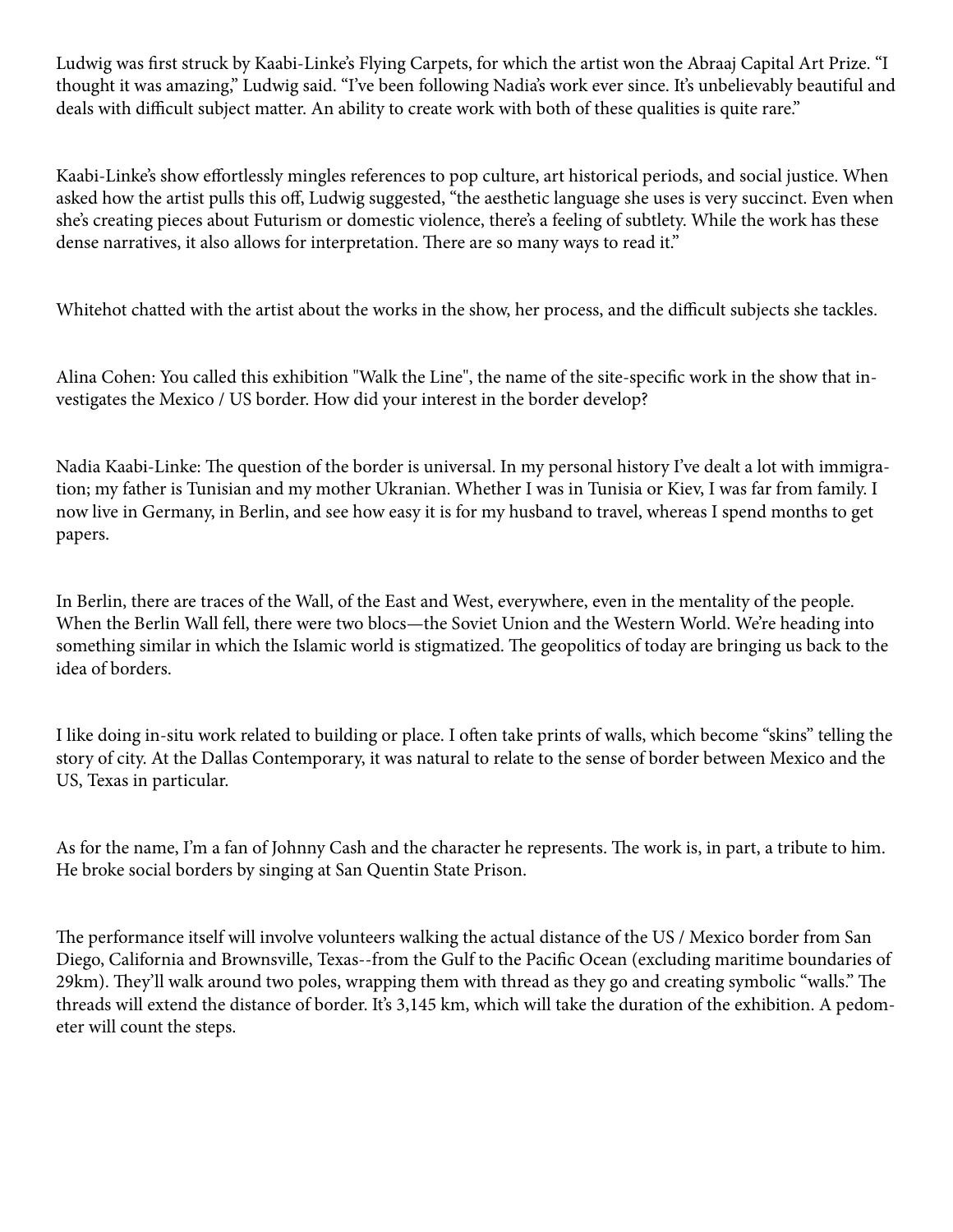

Nadia Kaabi-Linke, Altarpiece, 2015, Silk paper, Wax, Chinese Ink (Encre de Chine), Acrylic (Lascaux), Varnish (Lascaux satin), Wood frame coated in 24 K gold leaf, 982/5 ×1773/10 ×21/2 in, 250 × 450.4 × 6.3 cm

Cohen: And who are the volunteers?

Kaabi-Linke: People from the community for whom the border is part of their lives. Some from the art world, some from outside. People who think it's important.

With what's happening in Europe with the Syrian refugees, the idea of the border is very strong right now. The Mediterranean is the border for those living in Africa. This is a universal theme.

Cohen: For "Impunities", you worked with women and men affected by domestic violence. How did you identify them and choose the medium through which you represent their stories?

Kaabi-Linke: This work was done at a residency in London in 2012. It was difficult to get in touch with people who were victims of domestic violence. It's a hidden phenomenon because it's accepted in many parts of the world. It's not always extreme, like bruises. Domestic violence also means everyday pressure and things that would seem innocent like a slap or an insult. This work is called Impunities because these are crimes that often aren't punished, as they aren't recognized as such.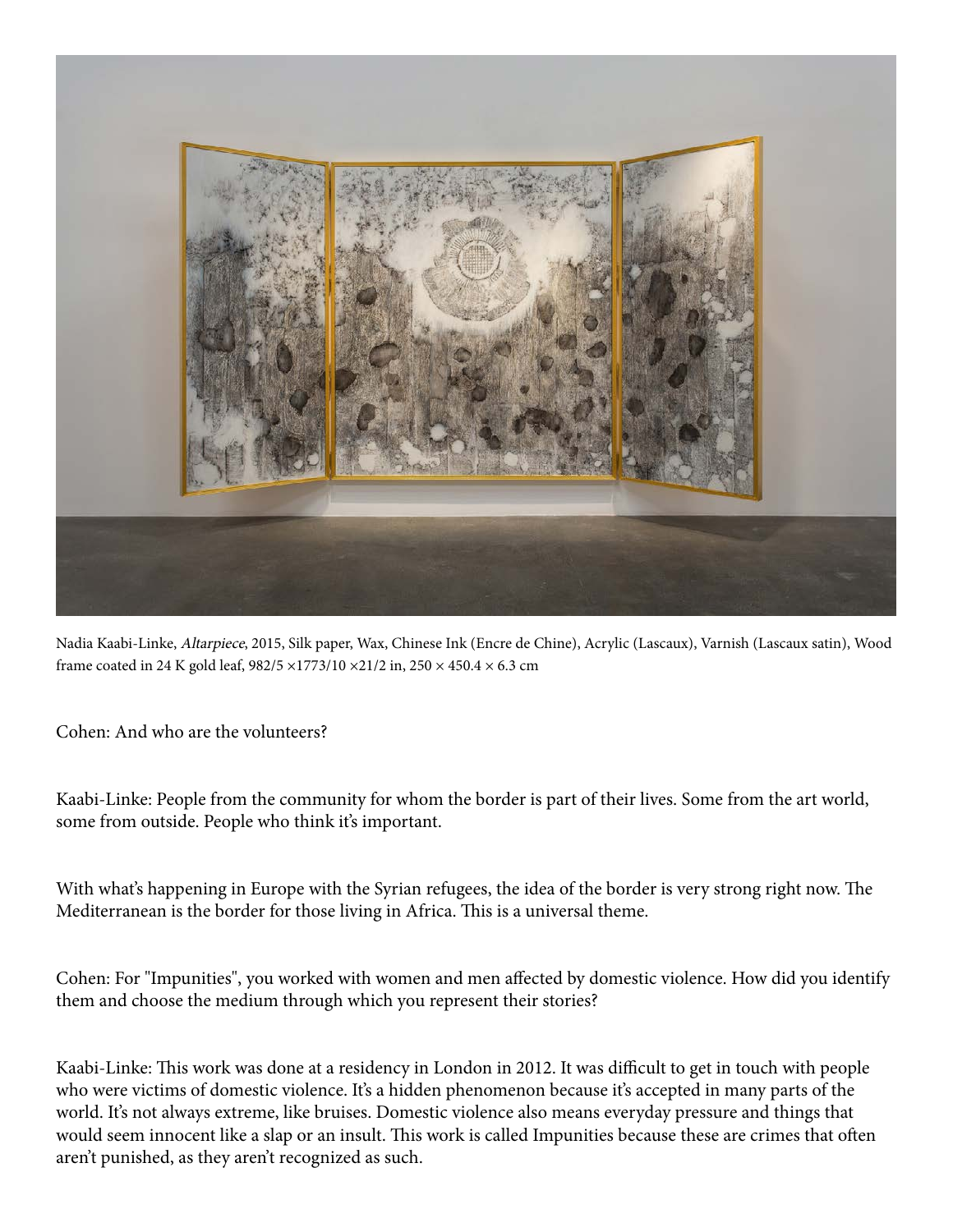I got in touch with shelters in London. Working with these people was complicated because organizations try to protect them, especially from exhibitionism. I was able to do my work because it was much more personal. I wanted to give people a chance to speak out. In fact, many of the people with whom I worked said that by doing the work, they felt they'd shifted from feeling like victims to people taking active roles.

I wanted to choose the correct medium for this topic and investigated forensic techniques, how the police work. They take imprints, thumbprints. I used the same technique to take prints of bruises on skin and reproduced them on paper. I reproduced what was on paper with laser engraving in glass. The traces are almost invisible at the end, as the traces of abuse, though deep, can be invisible to the eye. For example, if a teacher is victim, that will come through, and his or her students will in some way be affected. We're all linked. This comes back to idea of the border. We all depend on each other. WM



Bicycle, 2015, Graphite on paper, 254 x 907 cm, © Nadia Kaabi-Linke - Photo: JMCA Courtesy Cristina Guerra Contemporary Art, Lisbon